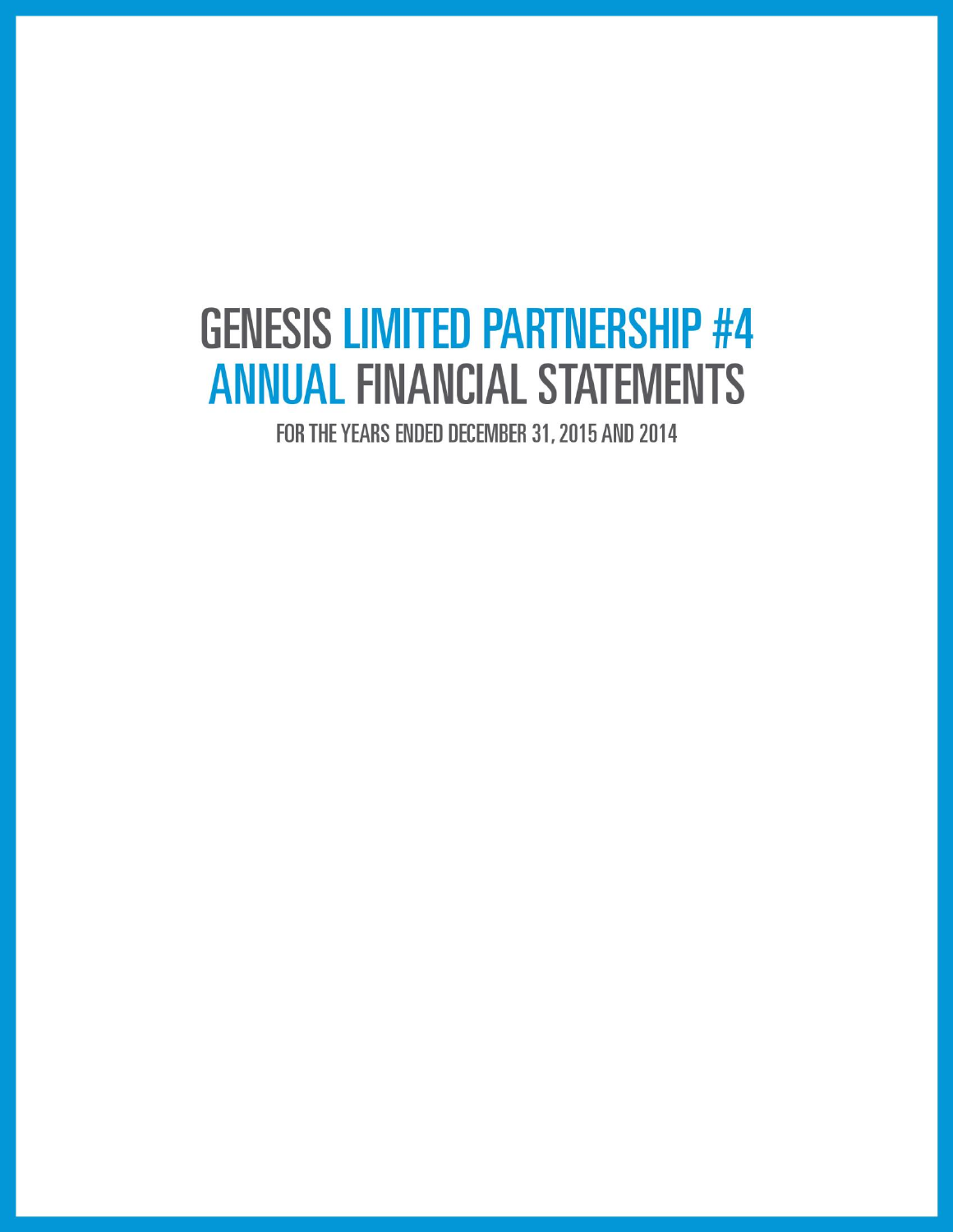## **GENESIS LIMITED PARTNERSHIP #4 NOTICE OF NO AUDITOR REVIEW OF FINANCIAL STATEMENTS For the Years Ended December 31, 2015 and 2014**

**The accompanying unaudited financial statements of Genesis Limited Partnership #4 (the "Partnership") have been prepared by and are the sole responsibility of the Partnership's management. These financial statements have not been independently reviewed or audited.**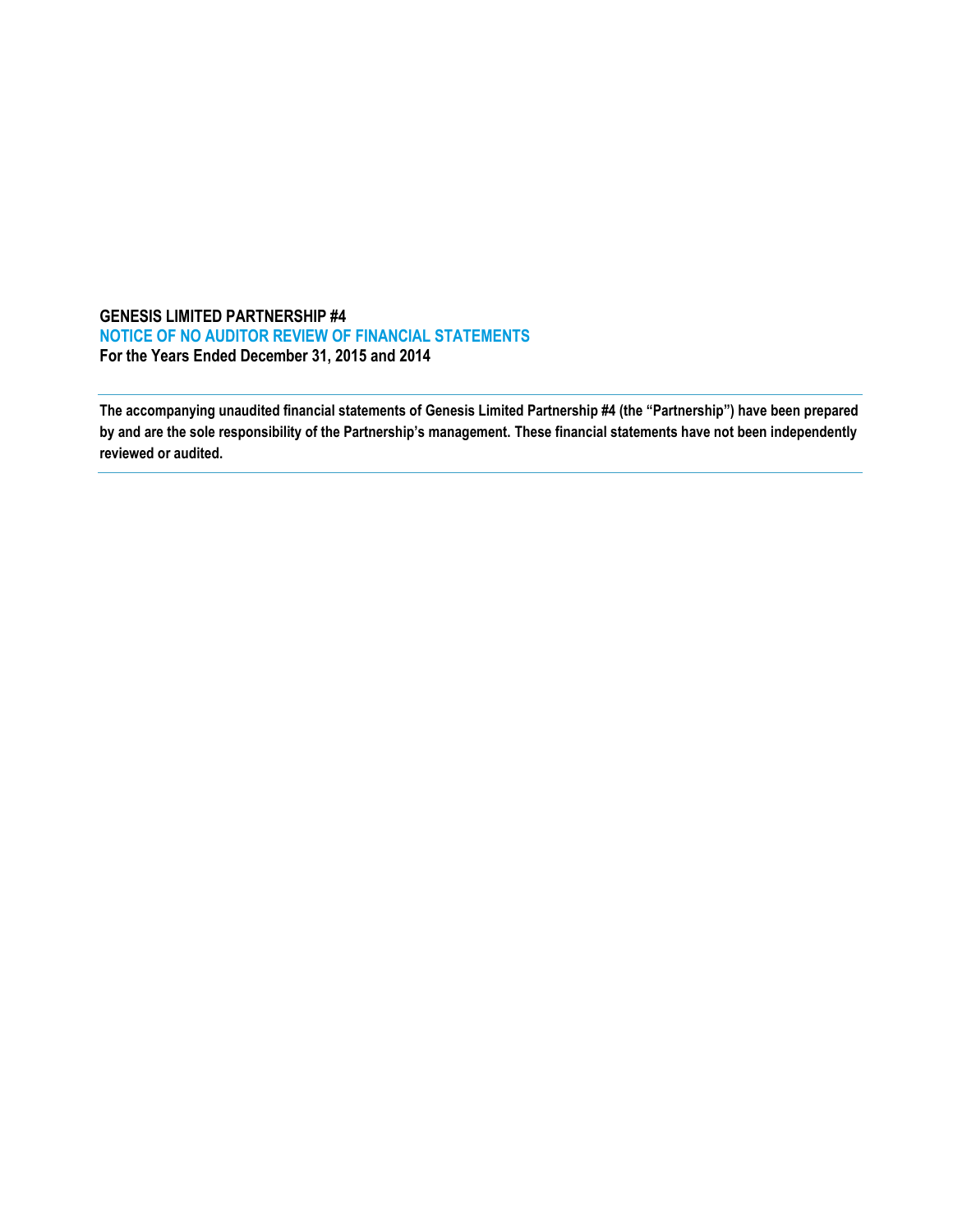## **GENESIS LIMITED PARTNERSHIP #4 BALANCE SHEETS** *(In Canadian dollars) (Unaudited)*

| December 31, |           |
|--------------|-----------|
| 2015         | 2014      |
|              |           |
| 5,290,741    | 5,276,967 |
| 5,290,741    | 5,276,967 |
|              |           |
| 20,189       | 18,599    |
| 20,189       | 18,599    |
|              |           |
| 100          | 100       |
| 5,270,452    | 5,258,268 |
| 5,270,552    | 5,258,368 |
|              |           |
| 5,290,741    | 5,276,967 |
|              |           |

*See accompanying notes to the annual financial statements.*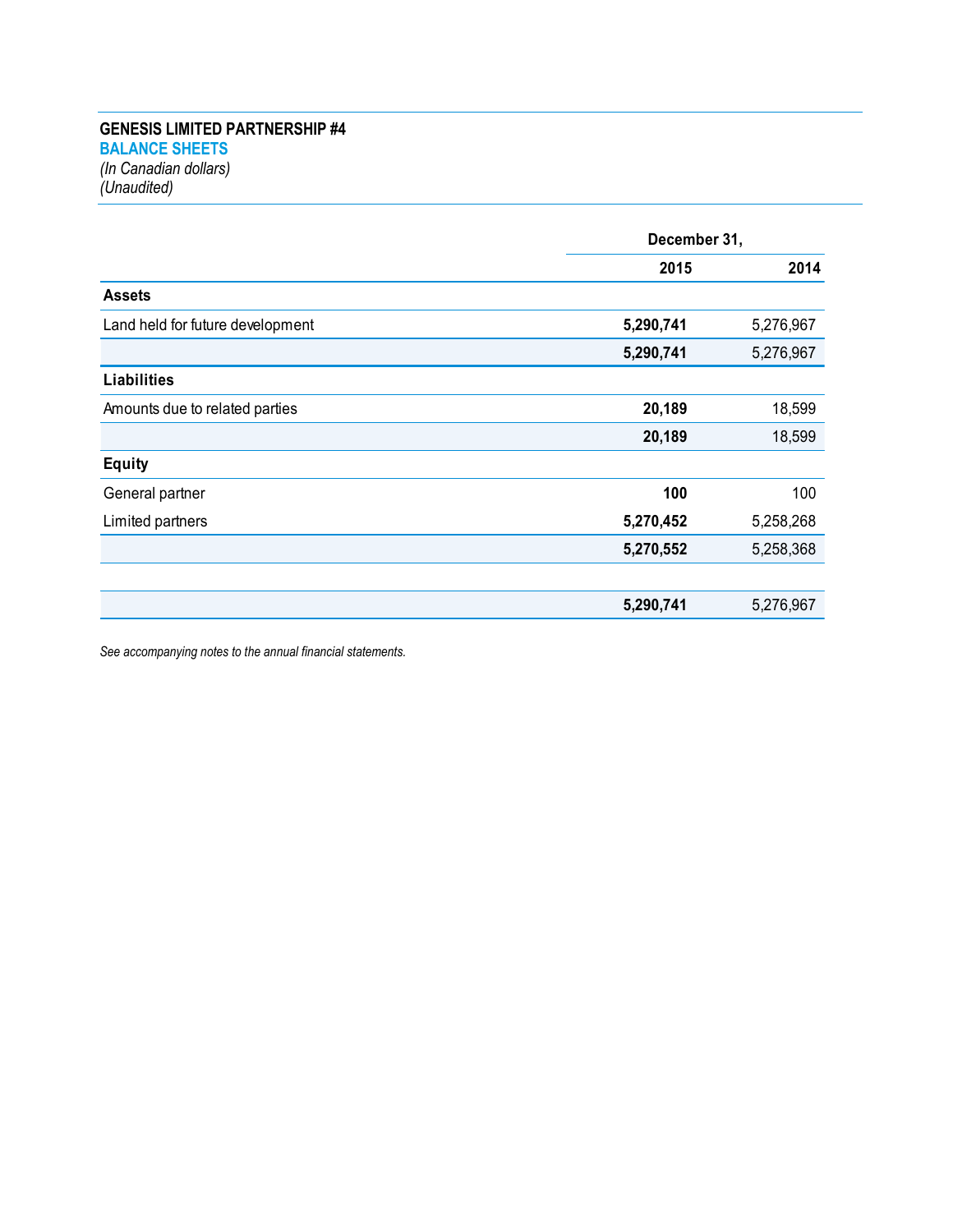## **GENESIS LIMITED PARTNERSHIP #4 STATEMENTS OF COMPREHENSIVE INCOME For the years ended December 31, 2015 and 2014** *(In Canadian dollars)*

*(Unaudited)*

|        | 2014   |
|--------|--------|
|        |        |
| 12,624 | 12,706 |
| 12,624 | 12,706 |
|        |        |
| 440    | 1,056  |
| 440    | 1,056  |
|        |        |
| 12,184 | 11,650 |
|        |        |

*See accompanying notes to the annual financial statements.*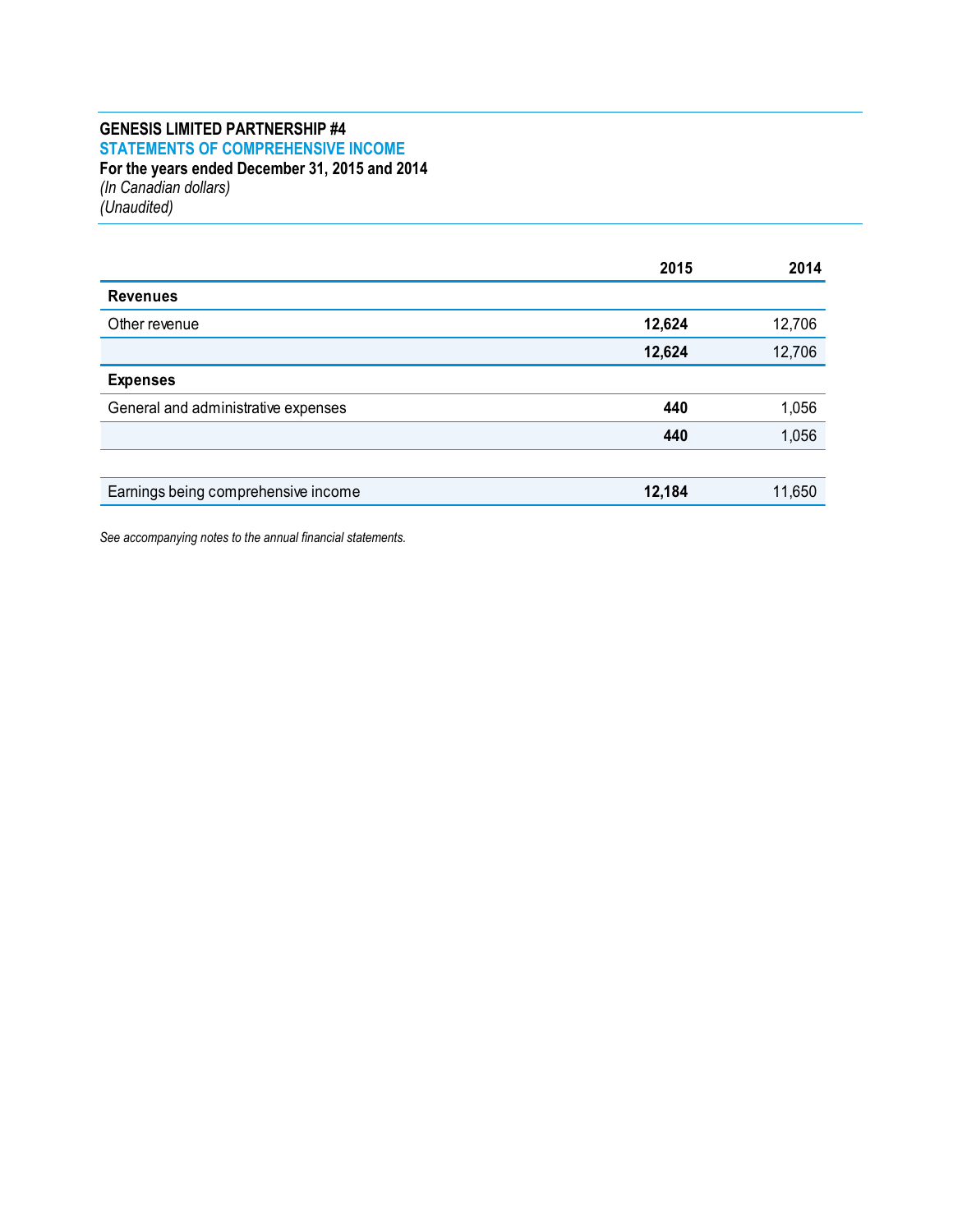## **GENESIS LIMITED PARTNERSHIP #4 STATEMENTS OF PARTNERS' EQUITY For the years ended December 31, 2015 and 2014** *(In Canadian dollars) (Unaudited)*

|                                              | <b>Contributions</b>     | Earnings | <b>Partners' Equity</b> |
|----------------------------------------------|--------------------------|----------|-------------------------|
| At December 31, 2013                         | 5,250,617                | (3,899)  | 5,246,718               |
| Earnings being comprehensive income for 2014 | $\overline{\phantom{0}}$ | 11.650   | 11,650                  |
| At December 31, 2014                         | 5,250,617                | 7,751    | 5,258,368               |
| Earnings being comprehensive income for 2015 | -                        | 12.184   | 12,184                  |
| At December 31, 2015                         | 5,250,617                | 19,935   | 5,270,552               |

*See accompanying notes to the annual financial statements.*